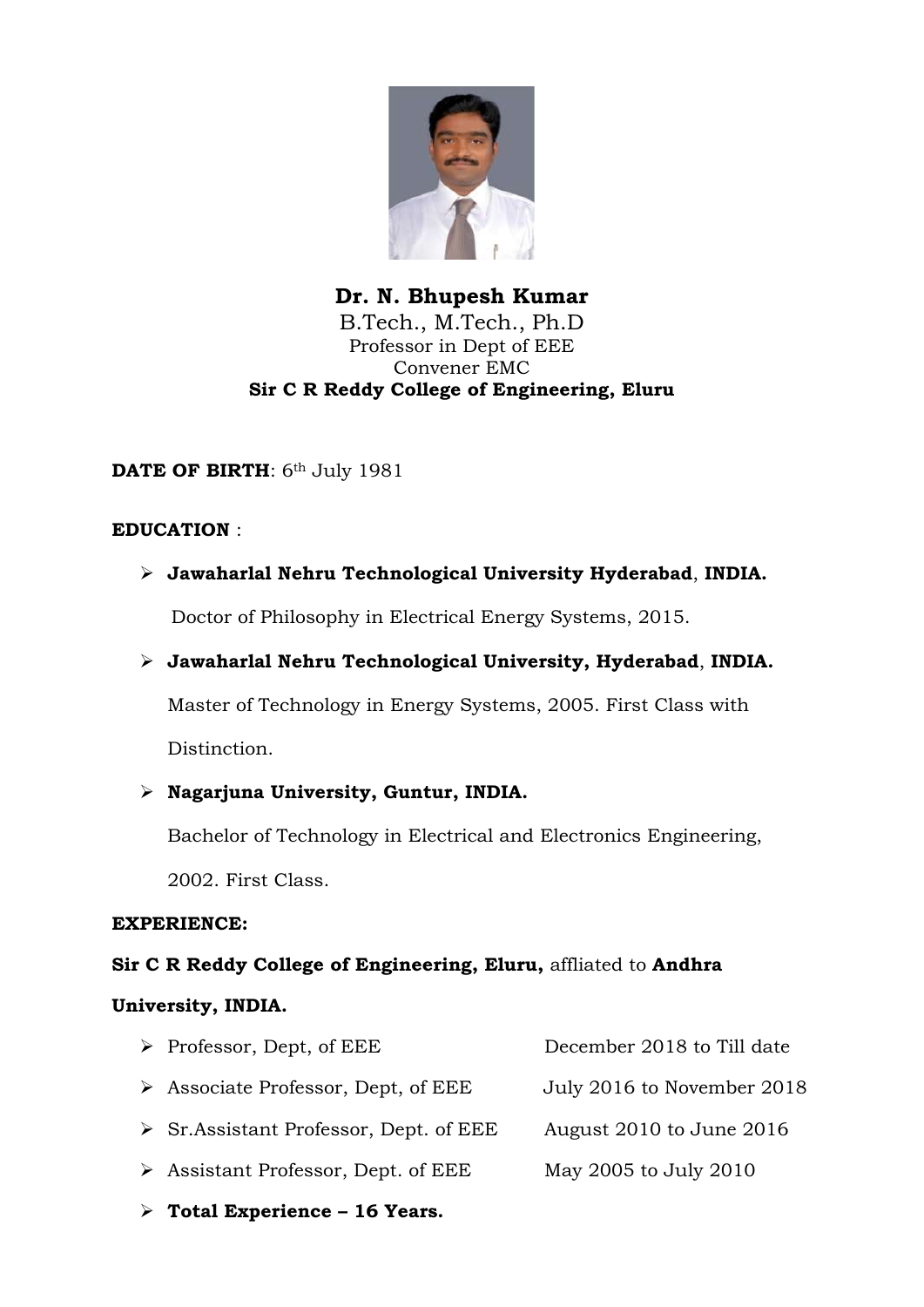### Ph.D s GUIDING: 03 (Continuing)

### PROJECTS GUIDED:

- Post Graduate : 09
- Under Graduate : 20

#### RESEARCH INTERESTS:

- Solar Photovoltaic Systems
- Renewable Energy Systems
- > Power Systems
- Energy Efficient Electrical Systems
- Energy Audit

#### FELLOWSHIP OF ACADEMIC BODIES AND PROFESSIONAL SOCIETIES:

- $\triangleright$  Life member ISTE(Indian Society for Technical Education) (LM 51260)
- $\triangleright$  Member IE(I) (The Institute of Engineers, INDIA) (M-153455-0)
- $\triangleright$  Member, IEEE (92259208)

#### ADMINISTRATIVE ROLES:

- 1. MEMBER, 4 Men committee, constituted by the Honorable Chairman, Andhra Pradesh State Council of Higher Education (APSCHE) for European Centre for Mechatronics in ARC.
- 2. MEMBER COORDINATOR, ENERGY MANAGEMENT, Sir C R Reddy College of Engineering, Recognised by SAP ( SWATCHHTA ACTION PLAN) Institution, Ministry of Human Resource and Development (MHRD), Government of India.
- 3. Convener, Electrical Maintenance Committee, Sir C R Reddy Educational Institutions.
- 4. Professor Incharge, Electrical Maintenance, Sir C R Reddy Educational Institutions.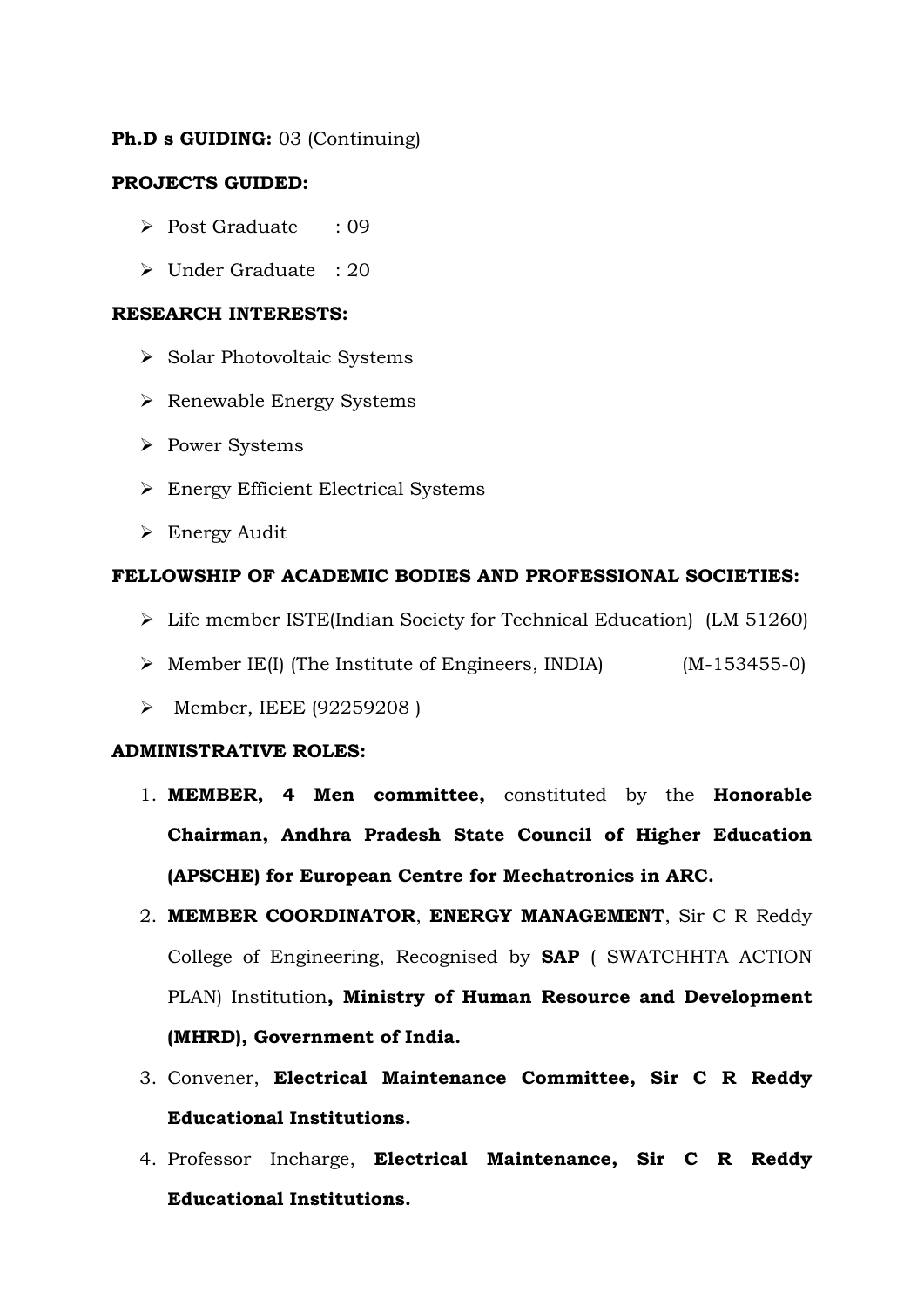- 5. Member, Academic Advisory Committee(AAC), Sir C R Reddy College of Engineering
- 6. Member, Core committee, Anti-Ragging
- 7. In-charge, Electrical Machines Laboratory
- 8. Member, Dept Development Council (DDC)
- 9. Member, Organising Committee, South Zone inter University

# Games.

- 10. In-charge, Internal Examinations
- 11. In-charge for **Timetables**
- 12. Class Work Monitoring (Day to Day)
- 13. Faculty coordinator, during NBA peer team visit.

# PROJECTS/CONSULTANCY/INDUSTRIAL COLLABORATED WORKS:

| S.NO | <b>DETAILS</b>                                               | <b>COST</b> |
|------|--------------------------------------------------------------|-------------|
|      |                                                              | Rs          |
| 1.   | Planning and Erection of 500kWp Grid connected roof top      | 2.2         |
|      |                                                              |             |
|      | Solar PV System.                                             | crores      |
| 2.   | SEIMEN'S SKILL DEVELOPMENT CENTER, APSSDC, A                 | 3 crores    |
|      |                                                              |             |
|      | GOVERNMENT OF AP INITIATIVE-Planning and Erection.           |             |
| 3.   | Conversion of 2-pole substation to 4-pole substation. Design | $3.5$ laks  |
|      |                                                              |             |
|      | and Erection.                                                |             |
| 4.   | Disintegration of multiple bulk consumers and establishment  | 11 laks     |
|      |                                                              |             |
|      | of autonomous bulk(HT) consumer power supply system for      |             |
|      | Sir CRR Educational Institutions.                            |             |
|      |                                                              |             |
| 5.   | Planning and Erection of power distribution system at Sir    | 11 lacs     |
|      |                                                              |             |
|      | CRR Polytechnic.                                             |             |
| 6.   | Planning and erection of APFC panels for Sir CRR Group of    | 12 laks     |
|      |                                                              |             |
|      | Institutions.                                                |             |
|      |                                                              |             |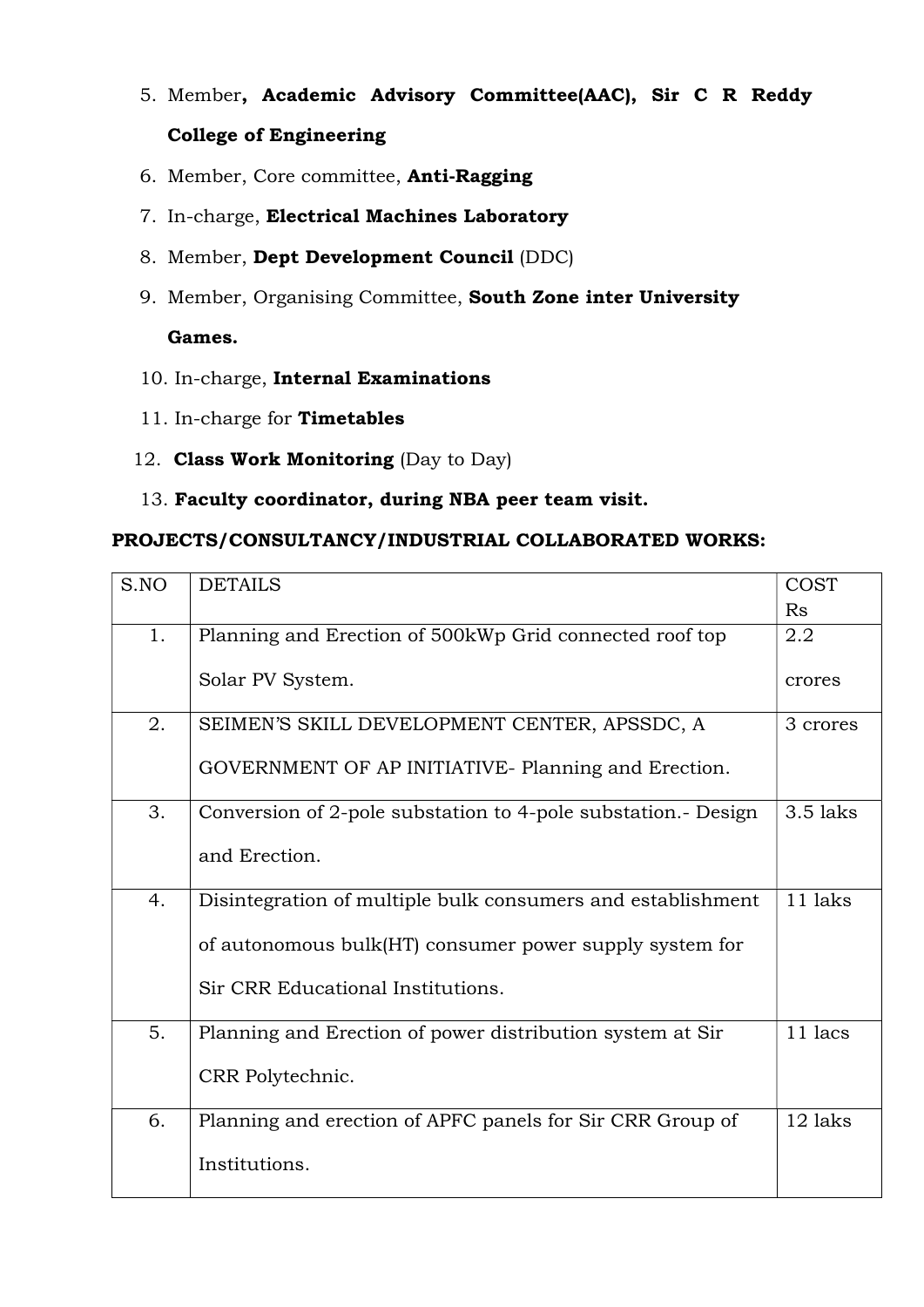| 7. | 70 lacs<br>Technical Consultancy with M/s Swathi enterprises, |         |
|----|---------------------------------------------------------------|---------|
|    | Vijayawada for "Electrical erections of Aqua feed plant" at   |         |
|    | Devi sea foods pvt Ltd. Singarayakonda.                       |         |
| 8. | Technical Consultancy with M/s Swathi enterprises,            | 50 lacs |
|    | Vijayawada for "Automation of multiple oil refinery" at 3F    |         |
|    | Industries Ltd, Tadepalligudem.                               |         |

# COURSES HANDLED:

# U.G - Electrical and Electronics Engineering:

- Electrical Power Generation
- Electrical Power Transmission and Distribution
- Electrical Machines (AC & DC)
- $\triangleright$  Electrical Drives and Traction
- $\triangleright$  Elements of Electrical Engineering
- Utilization of Electrical Energy
- $\triangleright$  Non Conventional Energy Resources

# P.G - Power Systems and Automation:

- $\triangleright$  Renewable Energy Systems
- Smart Grid Technologies
- HV AC/DC Transmission

# LABORATORIES HANDLED:

- $\triangleright$  Basic Electrical Engineering Laboratory
- DC Machines Laboratory
- ▶ AC Machines Laboratory
- > Networks& Measurements Laboratory
- ▶ Control Systems Laboratory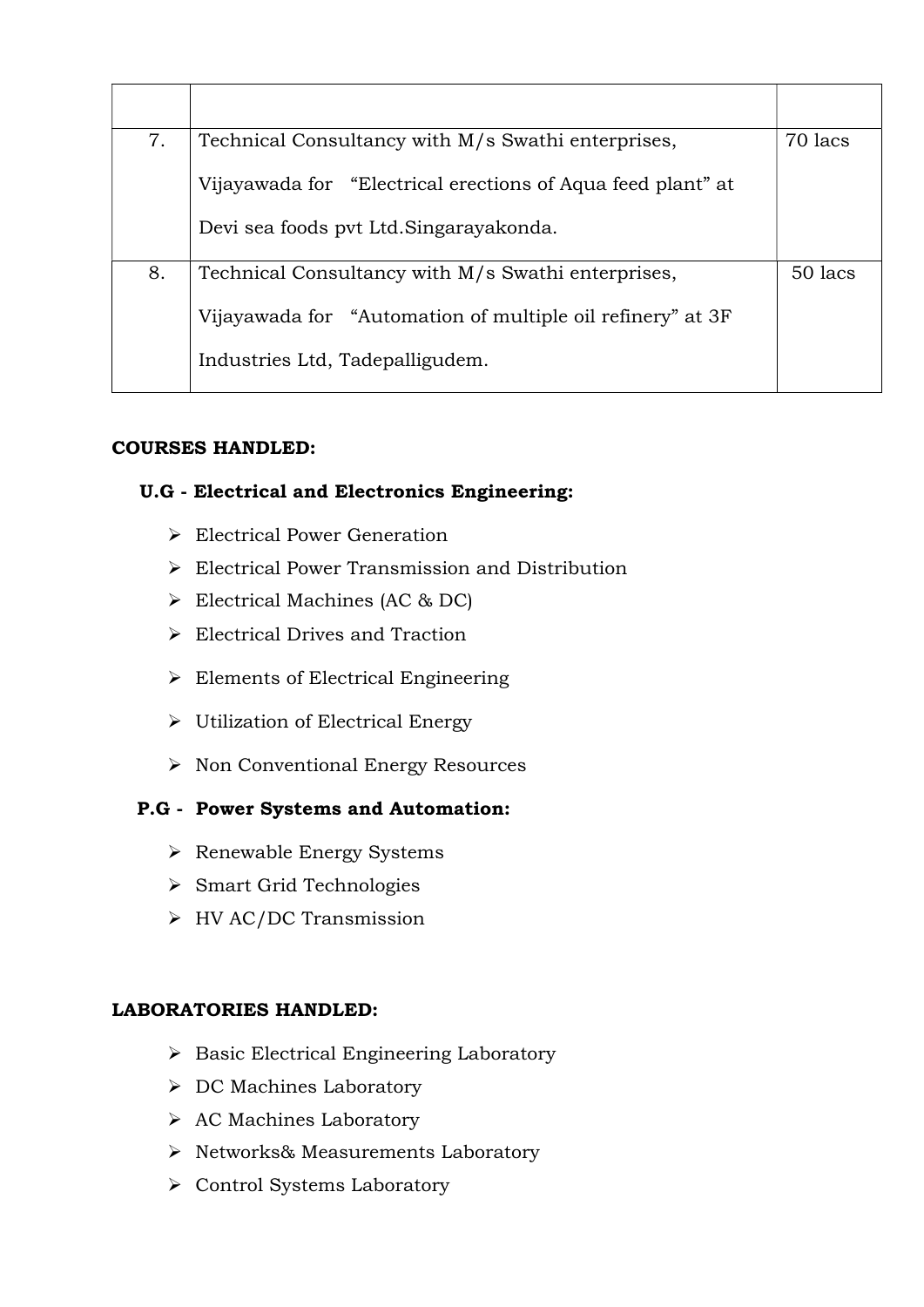#### PATENTS PUBLISHED:

SYSTEM AND METHOD FOR MONITORING INSULATING OIL QUALITY IN TRANSFORMERS,

| <b>Publication Number</b> | 12/2021      |
|---------------------------|--------------|
| <b>Publication Date</b>   | 19/03/2021   |
| Publication Type          | INA          |
| <b>Application Number</b> | 202141010932 |

### RESEARCH PUBLICATIONS:

- 1. Satish Rapaka, P.Rajesh Kumar,Miranji Katta, K. Lakshminarayana, N. **Bhupesh Kum**ar, "A new segmentation method for non-ideal iris images using morphological reconstruction FCM based on improved DSA", Springer Nature Journal of Applied Science, https://doi.org/10.1007/s42452-020-04110
- 2. Panditharadhyula R L N V H S V Bhadra Rao, Dr. N. BHUPESH KUMAR, Miss. CH. Prasanna Lakshmi "Fuelcell Based Intelligent UPFC Configuration For Three Phase Microgrid System", Journal Of Critical Reviews ISSN- 2394-5125 VOL 7, ISSUE 06, 2020
- 3. Dr N. Bhupesh Kumar, M. K. Naga Mounika, "Implementation of Differential Power Processing to Optimize the Solar Power Generation", IEEE International Conference on Current trends towards Converging Technologies (ICCTCT 2018), Coimbatore, India, 1st to 3rd March 2018.
- 4. Dr.N.Bhupesh Kumar, B.srinivas "Performance Enhancement Strategies for Grid Connected Photovoltaic Energy Systems", International Journal for Research in Applied Science & Engineering Technology (IJRASET), ISSN: 2321-9653; Volume 6 Issue IX, Sep 2018.
- 5. Dr N. Bhupesh Kumar, M. K. Naga Mounika, "Optimization of Power Generation and Reliability Enhancement of Photovoltaic System",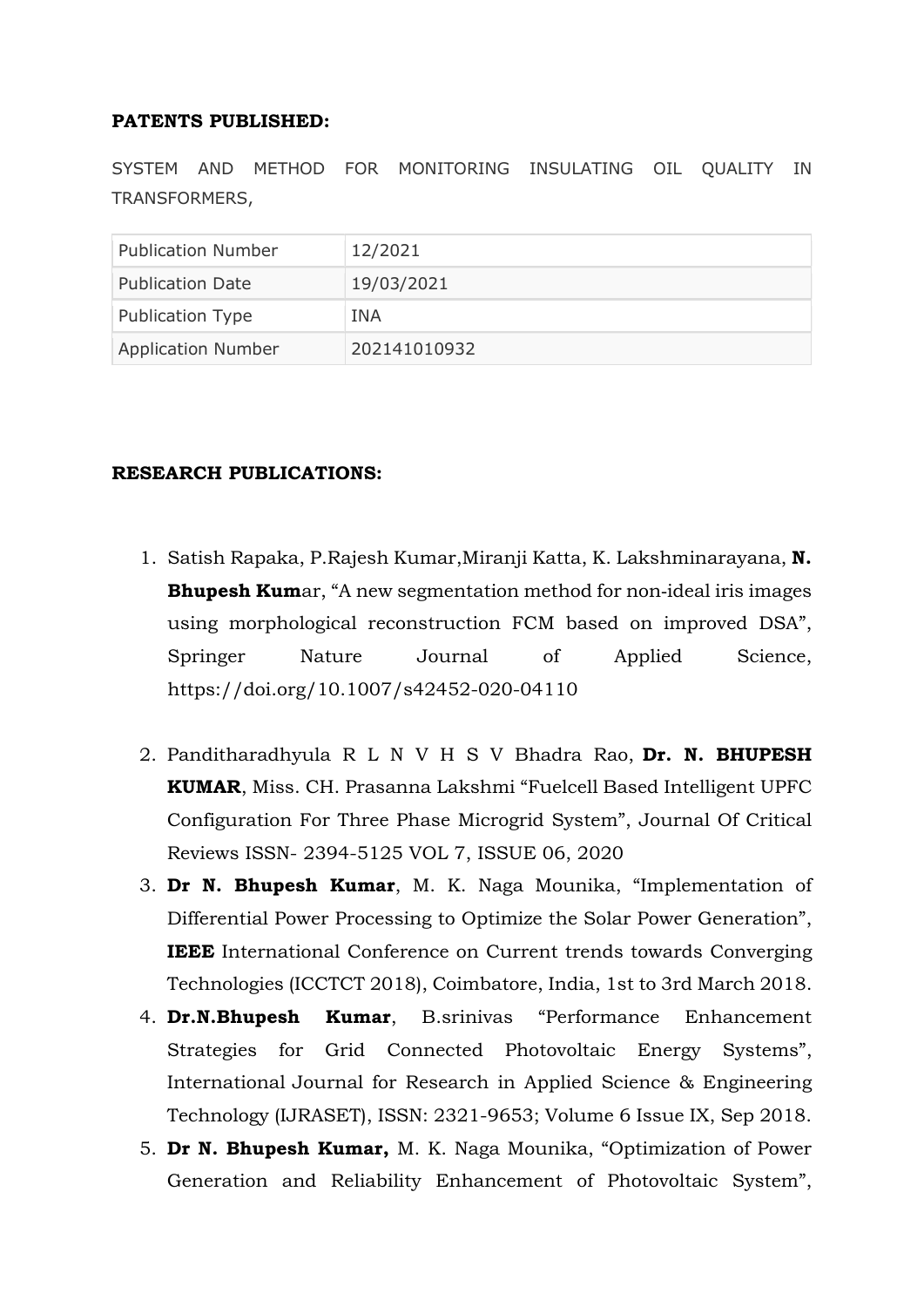International Journal of Engineering and Advanced Technology, ISSN: 2249 – 8958, Volume-7 Issue-2, December 2017.

- 6. Dr N. Bhupesh Kumar, K.Cheman Manikanta, "MPPT Methods For PV String under Partially Shaded Conditions Along with Particle Swarm Optimization", International Journal of Science Technology & Engineering | Volume 3 | Issue 07 | January 2017 ISSN (online): 2349- 784X, pp.134-140.
- 7. N. Bhupesh Kumar, Ramu Gadusula, " Analysis and Reduction of Voltage Sag Effect on Power Grid with SFCL and FCL for R and RL loads", National Conference on Contemporary Control(ConCon – 2014) under TEQIP-II, 20th and 21st November 2014 at Andhra University, Visakhapatnam.
- 8. N. Bhupesh Kumar, A.Naresh, " Improved Particle Swam Optimization(PSO) based MPPT for PV Partial Shading", National Conference on Smart Grids and Smart Cities (SGSC-2014), 07th and 08th November 2014 at Andhra University, Visakhapatnam.
- 9. N. Bhupesh Kumar, B. Balaji, "Adaptive Fuzzy Control Aproach for Automatic Generation Control of Interconnected Power Systems in Deregulated Environment" National Conference on Power System Control Operation and Maintenance(PSCOM-2014) , 24th and 25th January 2014, Sir C R Reddy college of engineering, Eluru
- 10. N. Bhupesh Kumar, B. Balaji, "Adaptive Fuzzy Control Aproach for Automatic Generation Control of Interconnected Power Systems in Deregulated Environment", Int. Journal of Education and Applied Research ISSN: 2348 0033, Vol. 4 Issue Spl 1, January to June 2014.
- 11. N.Bhupesh Kumar, Dr.K.Vijaya Kumar Reddy, "Maximum Power Point Tracking of PV Arrays using Different Techniques", Int. Journal of Engineering Research and Applications ISSN: 2248-9622, Vol. 4, Issue 7(Version 6), July 2014, pp.49-57.
- 12. N.Bhupesh Kumar, Dr.K.Vijaya Kumar Reddy, "Fast Tracking of the Maximum Power Point of PV Arrays Using Fuzzy Logic Controller", Int. Journal of Engineering Research and Innovative Applications, ISSN: 2248-9278, Vol. 2 Issue 1, Sep-Oct 2013, pp.1439-1444.
- 13. N.Bhupesh Kumar, Dr.K.Vijaya Kumar Reddy, "Advanced Fuzzy Logic Controller for Tracking the Maximum Power Point of PV Arrays", Int.